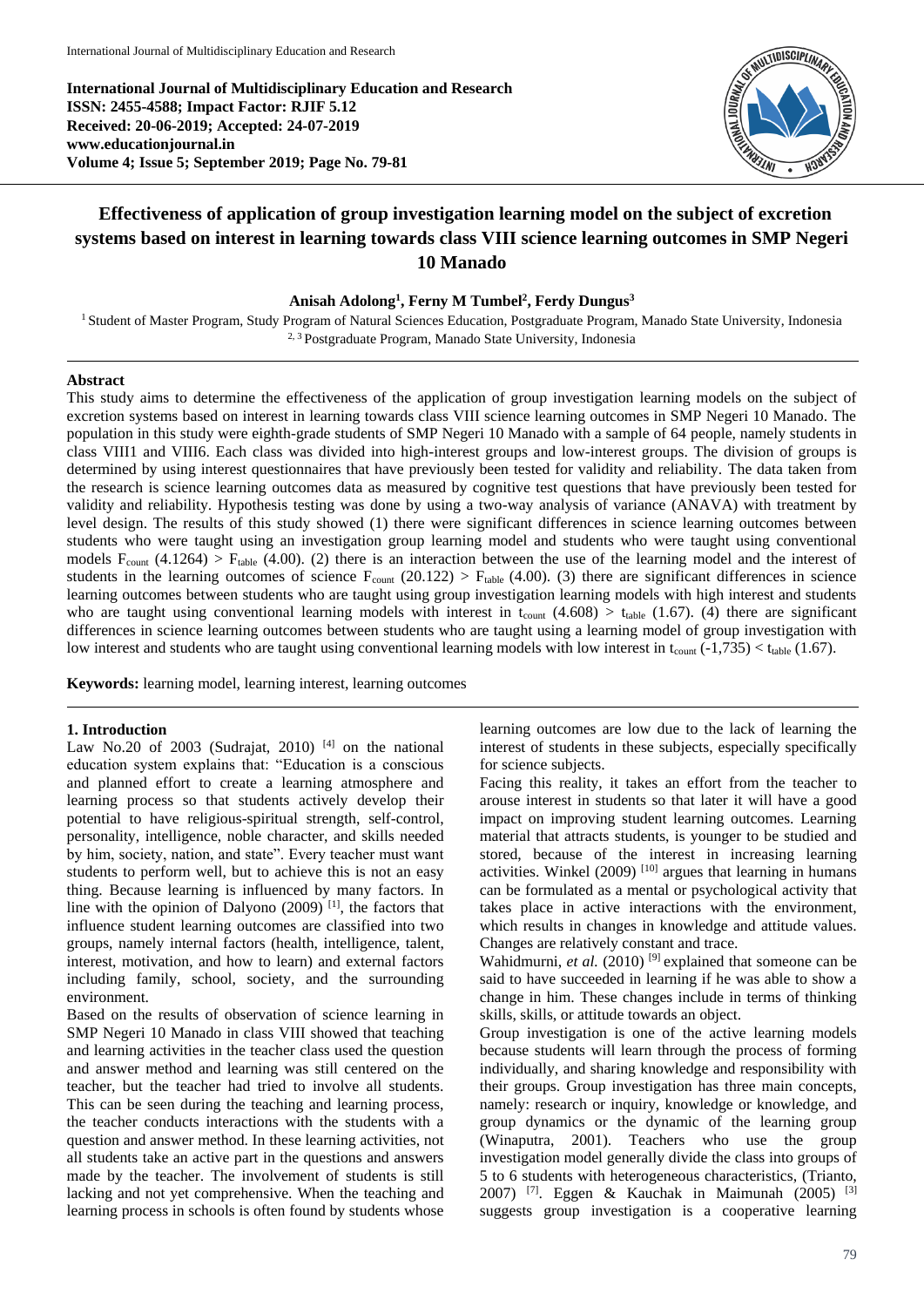strategy that places students into groups to investigate a topic.

According to Ujang Sukandi  $(2003)$  [5], defining that conventional approaches are characterized by teaching teachers to teach more about concepts rather than competencies. The goal is that students know something is not able to do something, and during the learning process, students listen more.

Slameto,  $(2013)$  <sup>[6]</sup> gives a formulation of interests as follows: "Interest is persisting tendency to pay attention to and enjoy some activity or content". Activities that are of interest to someone, are constantly being watched with pleasure.

The purpose of this study was to determine the effectiveness of the application of the group investigation learning model on the subject of the excretion system based on interest in learning towards class VIII science learning outcomes in SMP Negeri 10 Manado.

# **Research and methods**

The research method used experimental research. The research design uses ANAVA by level treatment design. This research was conducted in March 2019 at Manado State Middle School 10SMP Negeri 10 Manado. The population in this study were all students of class VIII at SMP Negeri 10 Manado in the academic year 2018/2019. The sample in this study were students of class VIII1 and students of class VIII6 which amounted to 64 people and divided into 2 groups with the same number. Sampling was taken randomly. The class was divided into two, the first group is the experimental class and the second group is the control class. The experimental class was treated using the group investigation learning model, while the control class was treated using conventional learning models. Each class was grouped based on student interest in learning. In the experimental class grouped in 2 groups, namely the group investigation group learning model with high interest and learning model group investigation with low interest. In the control class, it was grouped into 2 groups as well, namely the group of conventional learning models with high interest and groups of conventional learning models with low interest. The research design can be seen in the following table.

**Table 1:** Treatment design by level 2x2

| <b>Interest</b> | <b>Learning Model</b> |     |
|-----------------|-----------------------|-----|
|                 |                       |     |
|                 | $A_1B$                | A2B |
|                 |                       |     |

Information

 $A1 =$  Group investigation learning model

A2 = Conventional Learning Model

 $B1 = High Interest$ 

 $B2 = Low Interest$ 

Data analysis techniques consist of a prerequisite test and hypothesis test. The prerequisite test consists of a normality test and a homogeneity test while the hypothesis test uses a 2-way ANAVA test.

#### **Results and discussion**

The description of the research data can be seen in table 2.

**Table 2:** Average Score of Learning Outcomes for Each Treatment Group

| <b>Treatment Group</b> | <b>Average Score of Learning Outcomes</b> |  |
|------------------------|-------------------------------------------|--|
| A1                     | 87.78                                     |  |
| A <sub>2</sub>         | 79.01                                     |  |
| B1                     | 85.67                                     |  |
| B <sub>2</sub>         | 76.12                                     |  |
| A1B1                   | 91.71                                     |  |
| A1B2                   | 7.84                                      |  |
| A2B1                   | 79.63                                     |  |
| A2B2                   | 78.3                                      |  |

This study shows that the learning outcomes of groups of students who use group investigation learning models are higher than the learning outcomes of groups of students who use conventional learning models. These results can be seen from the average learning outcomes where the group investigation group learning model has an average value of 82.78 and the conventional learning model group has an average value of 79.01. Based on the test results ANAVA gives the price of  $F_{\text{count}} = 4.12 > F_{\text{table}} = 4.00$ . That means there are differences in science learning outcomes between students who are taught using the investigation group learning model and students who are taught using conventional learning models. Based on the observations of researchers, in the group investigation learning model, students tend to be required to be directly active on the problems given. The investigation group learning model spurred students to work together so that it affected the learning outcomes of each student.

In the second hypothesis in this study, the use of learning models in covering learning activities to discuss in the scientific process. The interest of students also influences the learning outcomes of these students. This study shows that there is an influence of the interaction between the group investigation learning model and interest in science learning outcomes. Based on the ANAVA test results for the interaction effect of  $F_{\text{count}} = 20.12 > F_{\text{table}} = 4.00$  it means that there is a significant interaction between the learning model and the interest in science learning outcomes. This shows that there is a significant influence between the interest of students in the group of high interest and low interest with the application of the existing investigation group learning model and conventional learning models on learning outcomes of science.

The third hypothesis of this study shows that groups of students with high-interest who use the investigation group learning model give higher results than groups of high interest students who use conventional learning models. The average learning outcomes of students who use group investigation learning models with high interest are 91.71, while the average learning outcomes of students using conventional models with high interest are 79.63. Based on the results of the t-Dunnet test calculation, the price of  $t_{\text{count}}$  $= 4.608 > t_{table}$  0.167.